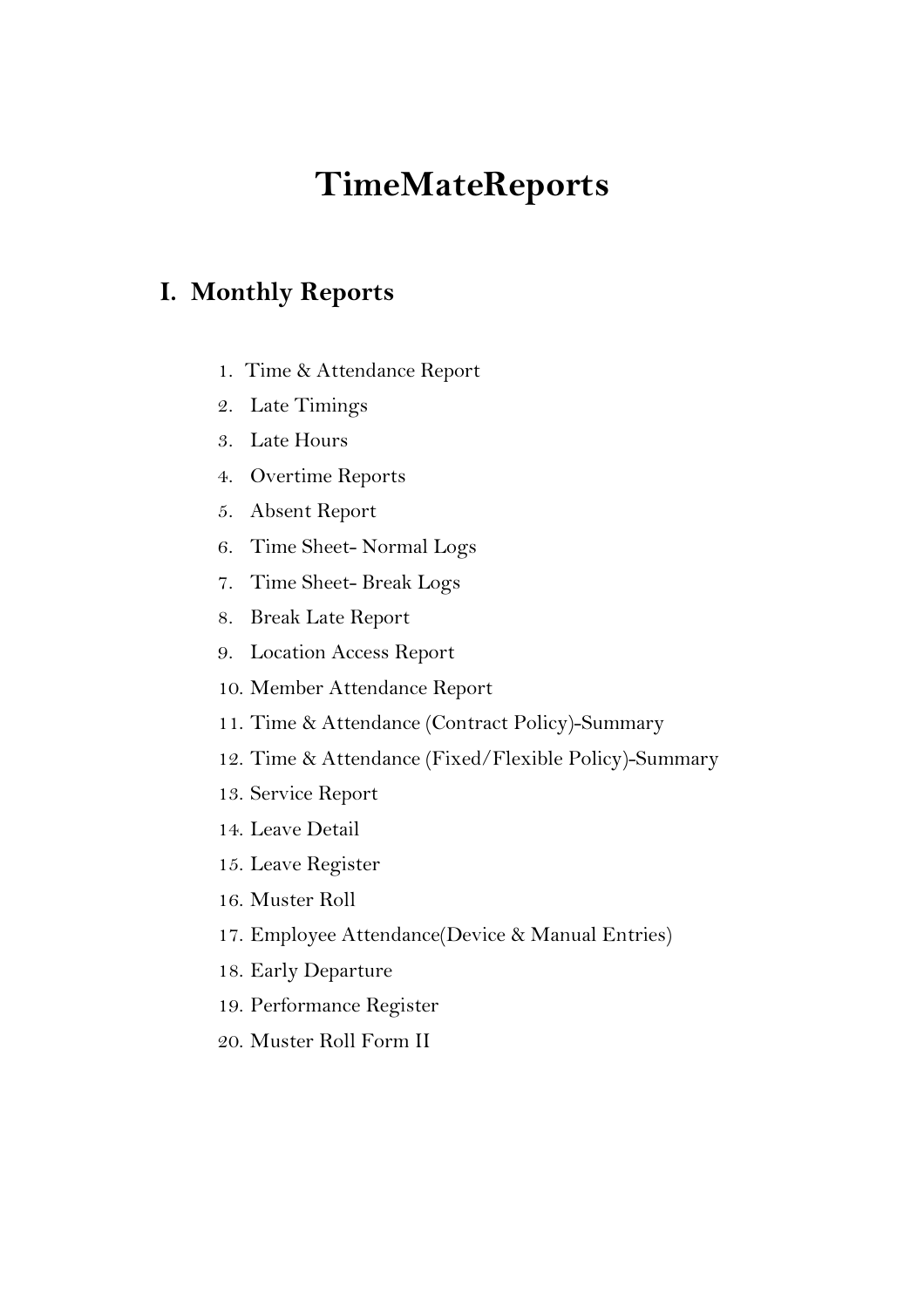#### II. Periodic Report

- 21. Single Day Attendance Report
- 22. Time & Attendance Report
- 23. Employee Attendance (Device & Manual Entries)
- 24. Daily Performance
- 25. Absent Report
- 26. Time Sheet Normal Log
- 27. Time Sheet Break Log
- 28. Contract Wages Report
- 29. Time & Attendance (Contract Policy) Summary
- 30. Time & Attendance (Fixed/Flexible Policy) Summary
- 31. Audit Report
- 32. Gate Security Log
- 33. Employee Roaster Schedule
- 34. Service Report

#### III. Daily Reports

- 35. Late Arrival Report
- 36. Late Arrival Memo
- 37. Absenteeism Report
- 38. Absenteeism Memo
- 39. Attendance Report
- 40. Department Summary Report
- 41. Shift Wise Presence Report
- 42. Machine Raw Punch Data Report